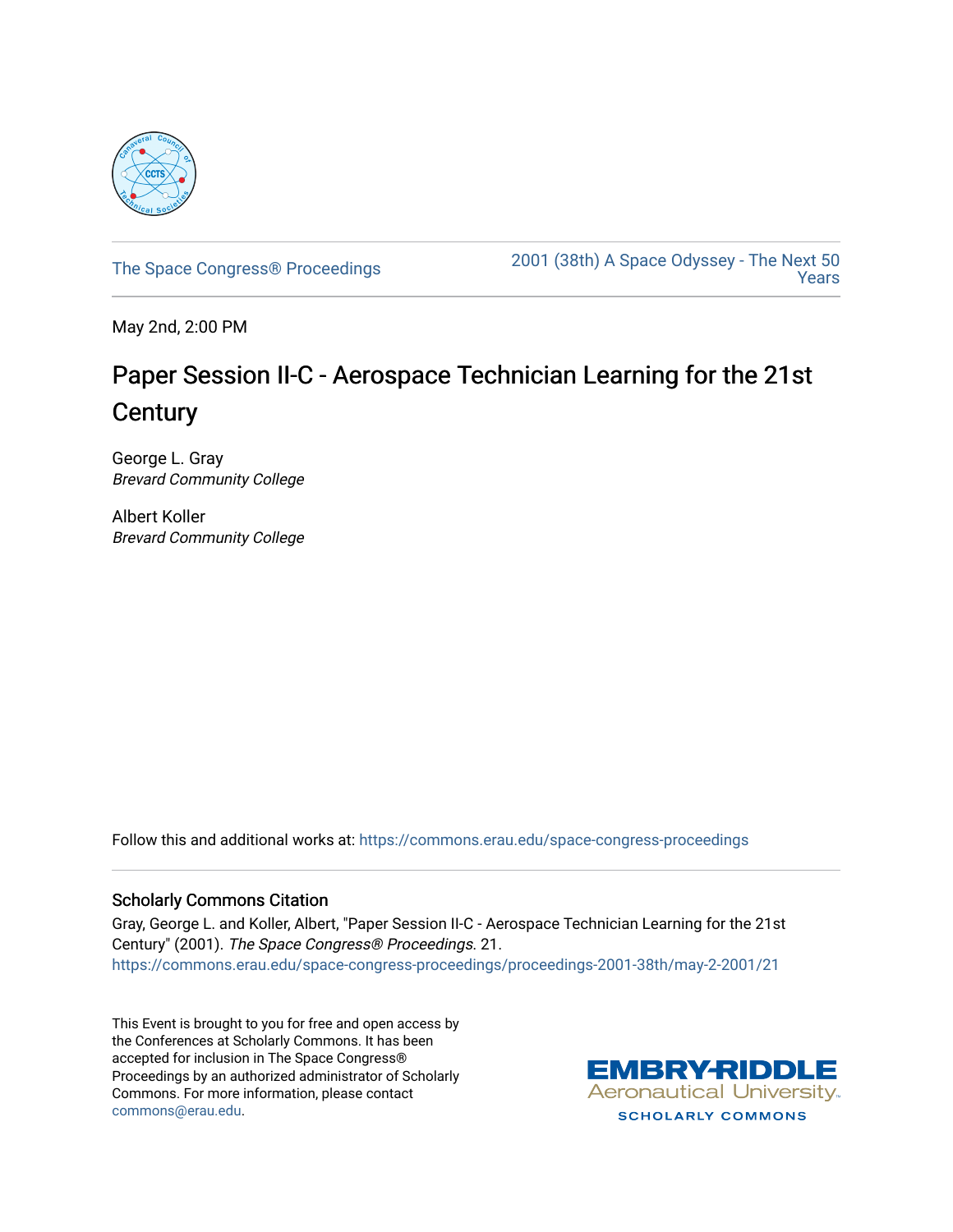# *Aerospace Technician Learning for the 21st Century*

*Prepared for:*

*38th Space Congress*

*Prepared by:*

*George L. Gray, C.M. Albert M. Koller, Jr. DBA*

*Aerospace Programs Brevard Community College, Florida*

*May 2001*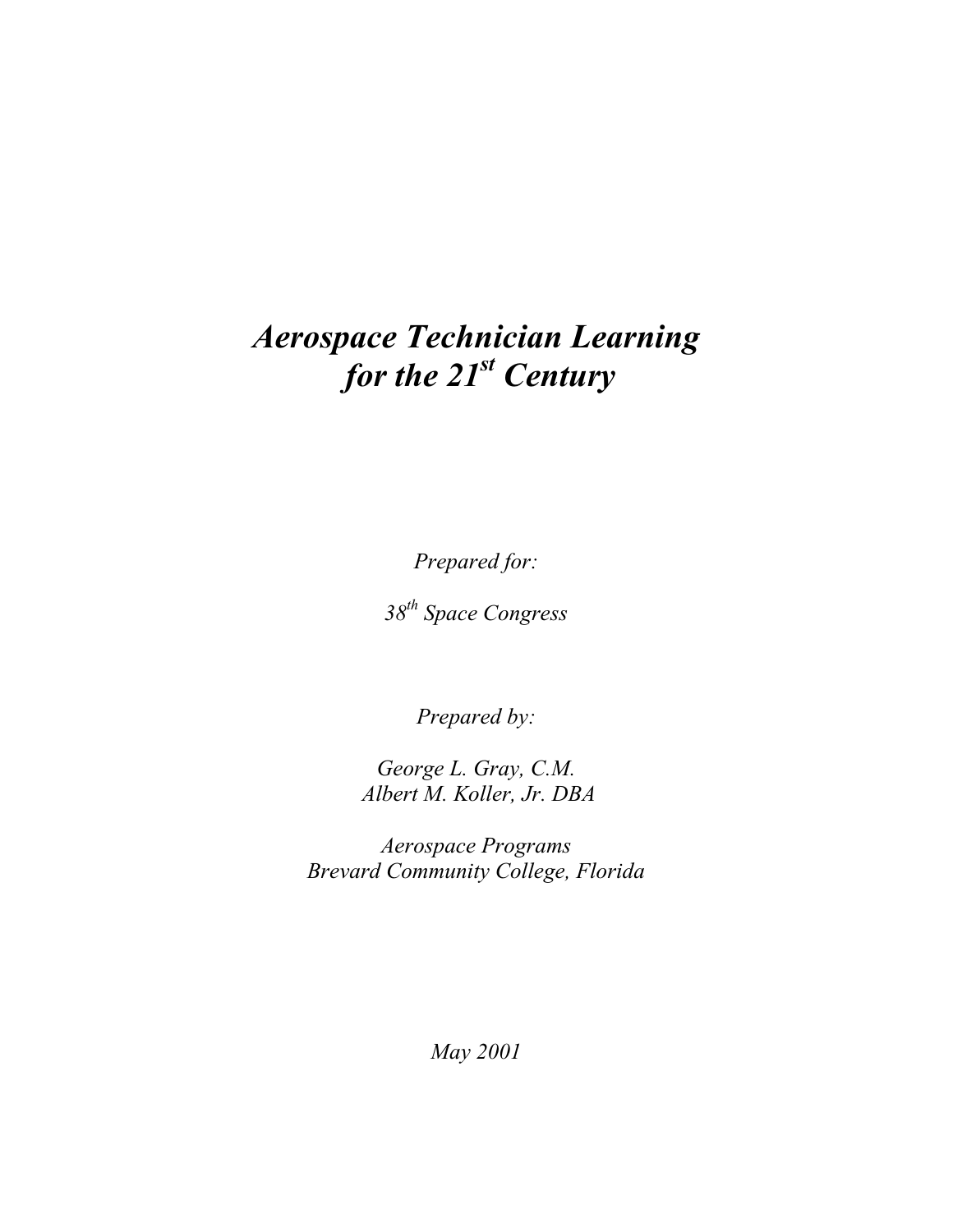#### **Introduction**

This paper summarizes the need for new and innovative aerospace technician training and education programs and describes a Brevard Community College initiative to resolve that need. National and global commercial and non-commercial space programs require that a more efficient and multidiscipline workforce be developed for the future, and a new learning system must be established to maintain a competitive industry position.

To address existing and future aerospace technician training and development needs, Brevard Community College established the Center for Aerospace Training and Development (CAT-D) and a new aerospace program organization. The center provides leadership in curriculum development and will serve as a clearinghouse for educational materials and methods for development of national skills and certification standards. Aerospace industry, government and academic input is provided by an Aerospace Technician Advisory Committee (ATAC) and by a national consortium of community colleges with aerospace-related industry linkages.

As the lead institution for the consortium, Brevard Community College has embarked on two major areas that are expected to significantly impact existing and future aerospace technician learning environments: (1) Establishment of industry-endorsed, standardized core and specialty learning programs, and (2) Formation of a national skills certification initiative that will help insure the availability of an efficient and productive technician workforce for both reusable and expendable space vehicles.

#### **Aerospace Technician Learning Program**

During the Cold War era, American space accomplishments often served as a manifestation of national power, and the cost for such space achievements was not considered an issue. Cost consciousness proved even less of an issue for the research and development of the strategic ballistic missiles and military satellite systems that supported national defense during that period. Within this U.S. government-subsidized environment, aerospace industry contractors hired specialized technicians who were trained to perform carefully defined operations on specific systems. When these skilled but highly specialized workers completed their tasks, they often experienced costly "idle" or "down time" between work assignments. As market conditions changed in the 1980s and 1990s, many of these workers suffered obsolescence and lay-offs as new technologies and profit-making objectives emerged in the commercial space marketplace.

Historically, a mentoring process and on-the-job training were utilized to develop the highly specialized aerospace technician workforce. Engineers would typically train several technicians in a highly specialized environment. A robust government-funded program coupled with the research and development of new and somewhat "untested" launch vehicles resulted in this mentor-based training environment in which strong engineering oversight was needed to train the workforce for maintaining technically complex launch and flight systems.

As a result of corporate consolidations, the space industry has experienced a melding of corporate cultures, each with its own tailored workforce training and education programs and methodologies. These "tailored" programs may be less efficient and problematic as a result of recent corporate mergers and acquisitions. For example, in 1995 NASA began to consolidate the Space Shuttle program contracts. At that point in time, Rockwell International was under contract for shuttle flight support and Lockheed Martin was under contract to support ground operations. In 1996 a new joint venture firm, United Space Alliance (USA), was awarded contracts utilizing resources from both Rockwell and Lockheed Martin. In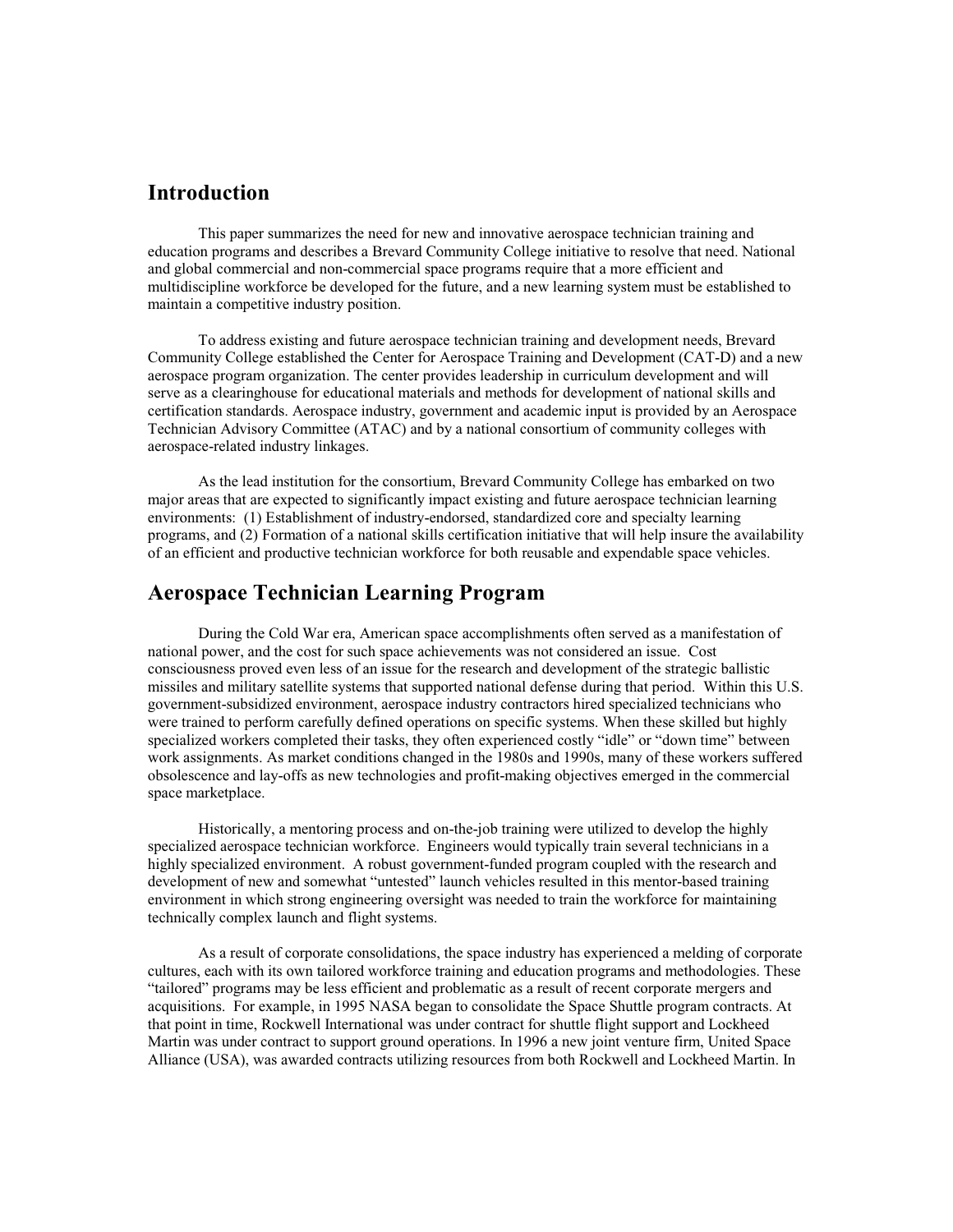1996 Boeing became part of USA when the Rockwell aerospace assets were sold. This contractor amalgamation surfaced several corporate challenges, including issues in the standardization of training and education programs and methods. While USA continues to maintain a safe program, they recognize and support the need to establish standardized and streamlined learning programs and procedures for their technician workforce.

Issues posed by corporate consolidations and mergers to training and educating the incumbent workforce are further amplified by recent industry workforce shifts from a government-based to a commercially-based space industry. To be competitive in the world market, an efficient and flexible workforce with skills meeting industry standards is needed. Discussions with industry and government representatives indicate a strong desire to evaluate and "baseline" the skills of the incumbent workforce in order to provide the information to derive the training and education programs necessary to "standardize" competencies for the future. The industry also desires a program(s) to provide college credit for the incumbent workforce for training and experience achieved while on the job (credit for prior learning).

In 1999, NASA's Aerospace Safety Advisory Panel reported: "…workforce issues remain among the most serious safety concerns of the Panel. Cutbacks and reorganizations over the past several years have resulted in problems related to workforce size, critical skills, and the extent of on-the-job experience." The Panel's 1999 Annual Report further states that there are serious concerns relating to the erosion of critical skills and experience, insufficient training, and a decreasing ability to support the Space Shuttle with a trained workforce. The Florida Space Summit held at Kennedy Space Center in January 2000 also identified issues and challenges associated with workforce training. A February 2000 letter from Florida's Governor Bush to NASA Administrator Goldin indicated that the current training systems are inconsistent and costly. Subsequent action in Florida was aimed at developing improved approaches to providing the training needed for future aerospace employees.

Tomorrow's aerospace technicians must have a greater understanding of basic science and mathematics, the principles of operation for the numerous subsystems of space vehicles and their support systems, and the ability to handle multi-disciplinary work assignments. To help aerospace employers remain competitive in the global space marketplace, the next generation of technicians must also embrace technological change and anticipate a career that includes a lifetime of learning in the workplace. Modular and innovative learning delivery systems that exploit information technology and are competency-based will facilitate these capabilities.

#### **Learning System Support Organizations**

In April of 2000, the Board of Trustees of Brevard Community College (BCC) chartered the Center for Aerospace Training and Development (CAT-D) to advocate and facilitate the development of curriculum and partnerships to support the training of aerospace technicians as depicted in Figure 1. To obtain direct guidance and input from the perspective employers and industries, an Aerospace Technician Advisory Committee (ATAC) was formalized in June, 2000 at the Kennedy Space Center.

The initial ATAC committee was composed of local and regional aerospace stakeholders, including 23 representatives from industry, government and academia. U.S. Florida Senator Bob Graham, U.S. Florida Representative Dave Weldon, and State Representative Randy Ball expressed strong support for this program, with industry and agency support by the Boeing Company (Delta III, IV, SEALAUNCH, International Space Station), United Space Alliance (Space Shuttle), and Lockheed Martin (Atlas II, V, Titan). NASA, Spaceport Florida Authority, and the Florida Space Research Institute provide government support. The Florida Space Institute, Embry Riddle Aeronautical University, and Brevard Community College comprise the academic institutions included.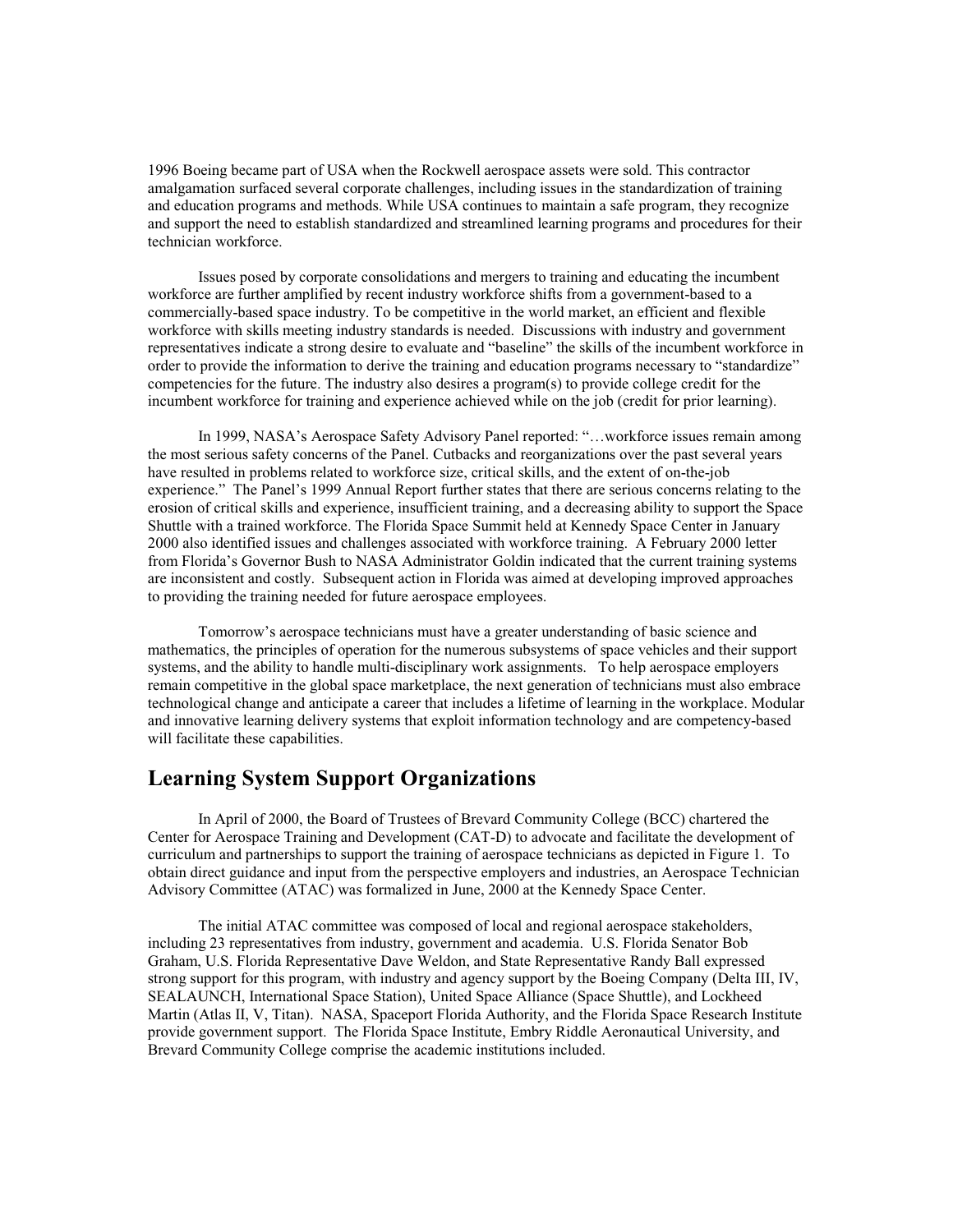The purpose of the ATAC was to assist with the development of a standardized Associate in Science degree for the "core" aerospace technician program. This 68 credit hour program was funded solely from a State grant and was submitted in December 2000 for State approval. At that time it became clear that the role of the ATAC should become much broader. Meetings with industry representatives confirmed consensus among the major participants that a national program was needed, and the role of ATAC was expanded and strengthened accordingly.

Based on stakeholder reviews, the ATAC was restructured to accommodate a comprehensive program to develop national standards for aerospace technician training and education. Five new subcommittees were formed to address budget and finance, strategic planning, public relations, curricula, and infrastructure. Aerospace industry representatives from United Space Alliance, Boeing, Lockheed Martin, Space Gateway Systems, and Spaceport Florida Authority chair these subcommittees, and the ATAC membership has been broadened to include stakeholders from many groups, including the K-12 educational system, workforce development, economic development, and organized labor. The new ATAC structure is shown in Figure 2. The goals of ATAC include:

- $\triangle$  Development of a standards-based skills training system for aerospace technicians that is nationally recognized and industry-endorsed. Ideally, this system will provide a seamless, comprehensive education and training system allowing progression from secondary to postsecondary schools and with national articulation agreements between partner community colleges and four-year institutions.
- Creation of internships for K-12, Community College and 4-year College students with key aerospace companies
- Establishment of a national assessment system such as the Credit for Prior Learning (CPL) program.
- Preparation of national "Core" and "Specialty" skill standards and certifications in accordance with National Skills Standards Board requirements.
- \* Development of an easily updateable modular learning system that includes definitive "stop out" points.
- Completion of a national survey to quantify and characterize the skills, knowledge base, and needs for existing and future "space" technicians.

Brevard Community College is leading a national community college consortium that is establishing a delivery system for the industry-endorsed technician certification program that may be replicated worldwide. The National Science Foundation has been approached for funding for such a program, and there is strong interest because of the potential influence on science and mathematics curricula throughout the educational systems in this country. In addition, BCC is working with the Florida Space Research Institute to provide training modules using advanced information technology to enhance distributed learning capabilities that can be self-paced and interactive. Current technology promises almost unlimited application of virtual reality, artificial intelligence, and simulation capabilities to make future learning experiences richer, more responsive, and personally customized to the student's individual needs. The national consortium of community colleges is shown in Table 1.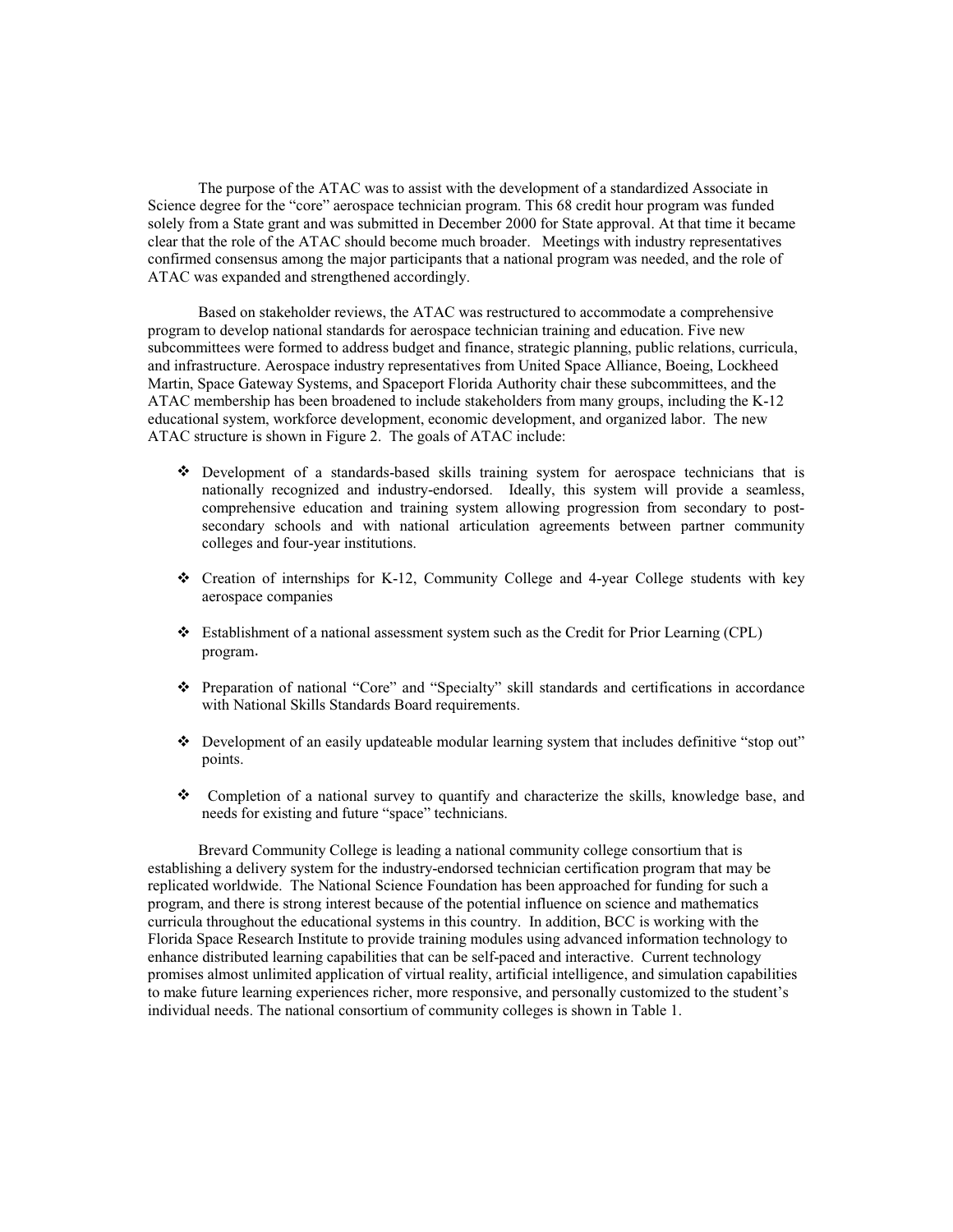

**Figure 2. ATAC Organization**

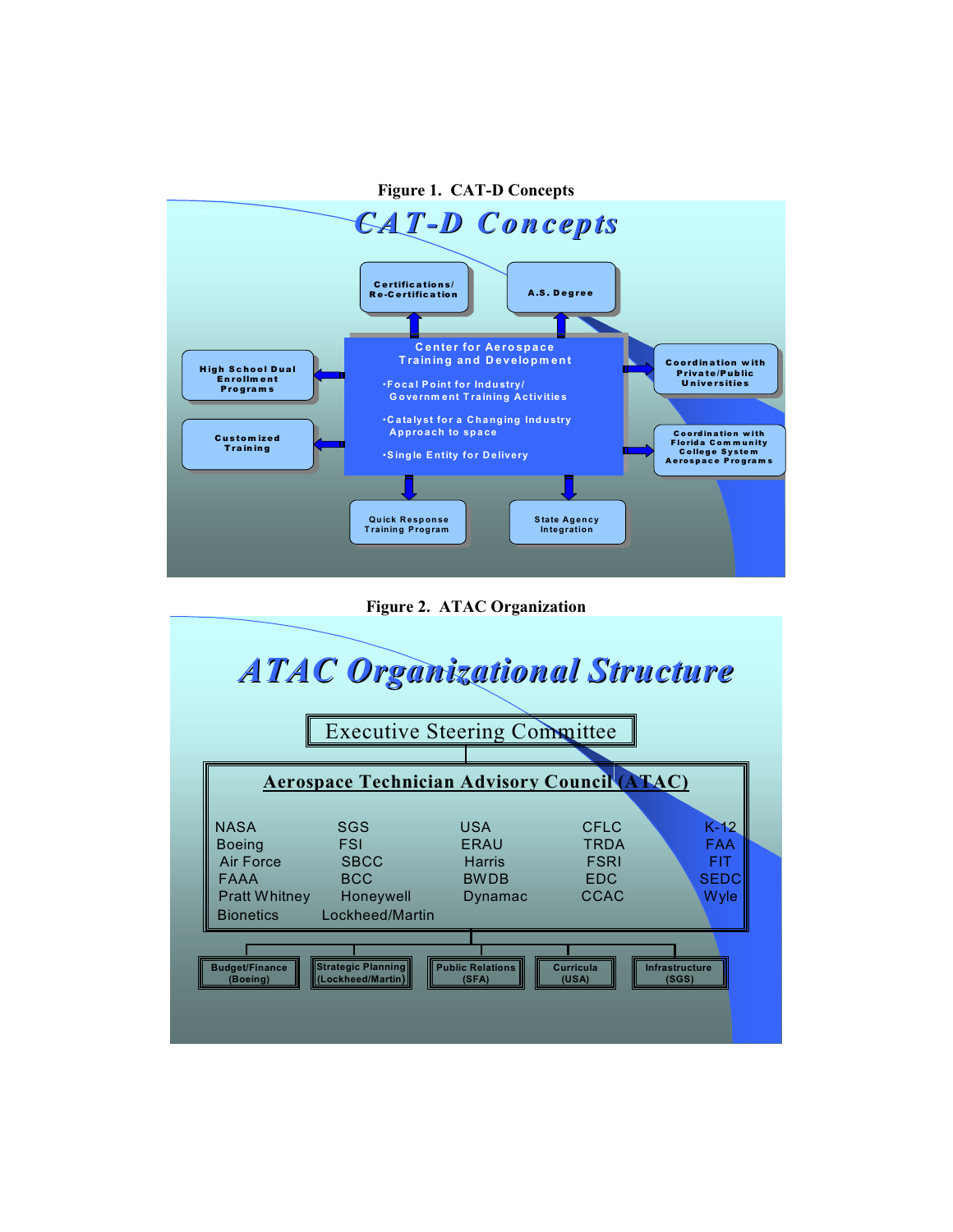

## *COMMUNITY COLLEGE COMMUNITY COLLEGE CONSORTIA MEMBERS CONSORTIA MEMBERS*

- **Allan Hancock College, Santa Maria, CA (Vandenberg Air Force Base)**

**Example 3 Exercise 3 Ferry Programs, Brevard Community College, Aerospace Programs, Spaceport Center at KSC**

- **Calhoun Community College, Decatur, AL (Boeing)**
- **Kodiak College, Kodiak, AK (Kodiak Spaceport)**
- **San Jacinto College, Pasadena, TX (JSC)**

### **Learning System Development**

Using a process called **"D**eveloping  $\underline{A}$  **Curriculum"** (DACUM), the ATAC has embarked on a major initiative to baseline the duties and tasks of aerospace technicians; determine the skills, knowledge, tools, and techniques required for each job; define the scope and sequence of the learning that must take place to learn the requisite job skills; and package those learning objectives into courses and laboratories that can be evaluated, certified, and taught to students from several levels. So far, a core curriculum outline has been developed and is in the final stages of review by the ATAC Curricula Subcommittee prior to its being baselined for course material development.

The next steps in this process include submitting the first of these courses for technology enhancement and defining additional learning modules that provide specialty training in key areas for the emerging aerospace industry. While no decisions have been reached at this time, topical areas under consideration include: (1) Life Sciences Support, (2) Payload and Experiment Processing Support, (3) Launch Vehicle Preparations, and (4) Landing and Recovery Operations. Figure 2 depicts the Program Development Strategy as envisioned by Brevard Community College, with ATAC endorsement.

As shown in the timeline in Figure 3, the college has already completed an A.S. Degree framework, established the ATAC, received support from aerospace industry representatives (including financial commitments) and secured funding from the State of Florida for the DACUMs, course development, and facility and equipment needs to initiate this program. Work is underway now to define in more depth the remaining specialty modules, determine their placement in the curriculum (one option is an Advanced Technical Certificate), and contract for a national Space Technician Industry Survey to provide definitive information of the skills and needs for this career field.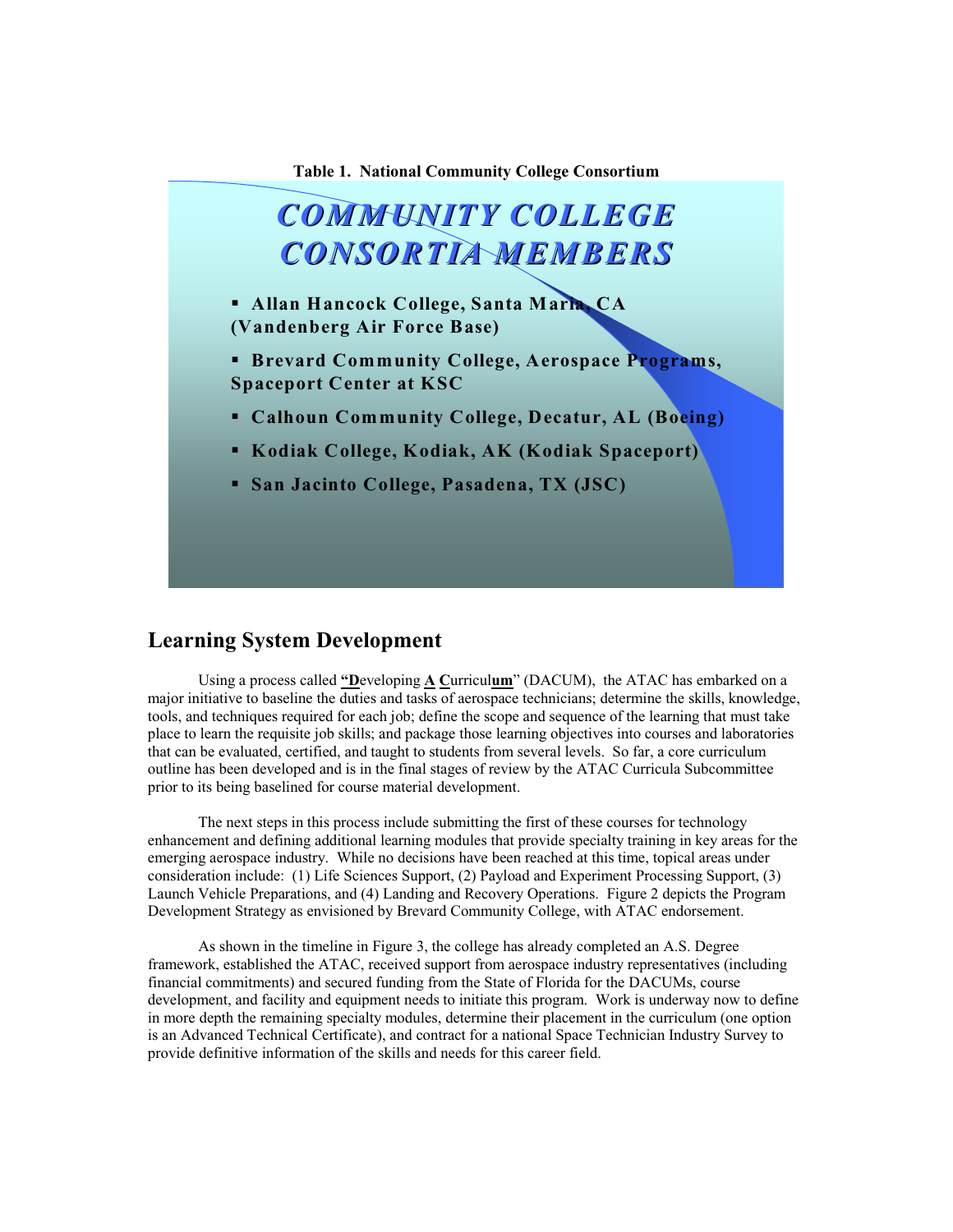

**Figure 3. Program Development Strategy**

### **Learning System Benefits**

As can be seen from the information provided earlier, the need for a national, industry-endorsed standardized skills training program for aerospace technicians is essential for our aerospace programs to remain globally competitive. Once established, these new training programs (at all levels) will create a high level of interest, boosting employee and employer confidence; improving reliability, efficiency, and flexibility; providing appropriate professional recognition; enhancing safety; and providing for skills standardization. A properly prepared and skilled workforce benefits the employee, the employer, the customer, and the overall competitiveness of the American space industry. Furthermore, the impact of this program goes well beyond traditional boundaries for past technician training. For example, the potential for students includes: current graduates of high schools; incumbent aerospace technicians who need and want skills upgrade training; dual-enrolled students at the junior and senior levels (grades 11 and 12) who anticipate working in aerospace technical jobs; and current aviation technicians, including A&P mechanics, who are seeking a career change to aerospace-related work. Transition programs, workshops, short courses, and a variety of distance learning options are all being considered. Each will have a vital place in the development of this new approach to training for such a dynamic industry.

The participating academic institutions also receive recognition for development of responsive, industry-endorsed programs that satisfy critical workforce needs. The aerospace industry will acquire the capability to seek graduates from this program, confident that their choices will be technically sound. This enhances the recruitment of top quality new students and provides for stability and consistency in program delivery. At the same time, job portability and personnel mobility are achieved through the development of a standardized, multi-discipline technician workforce that is credentialed nationally.